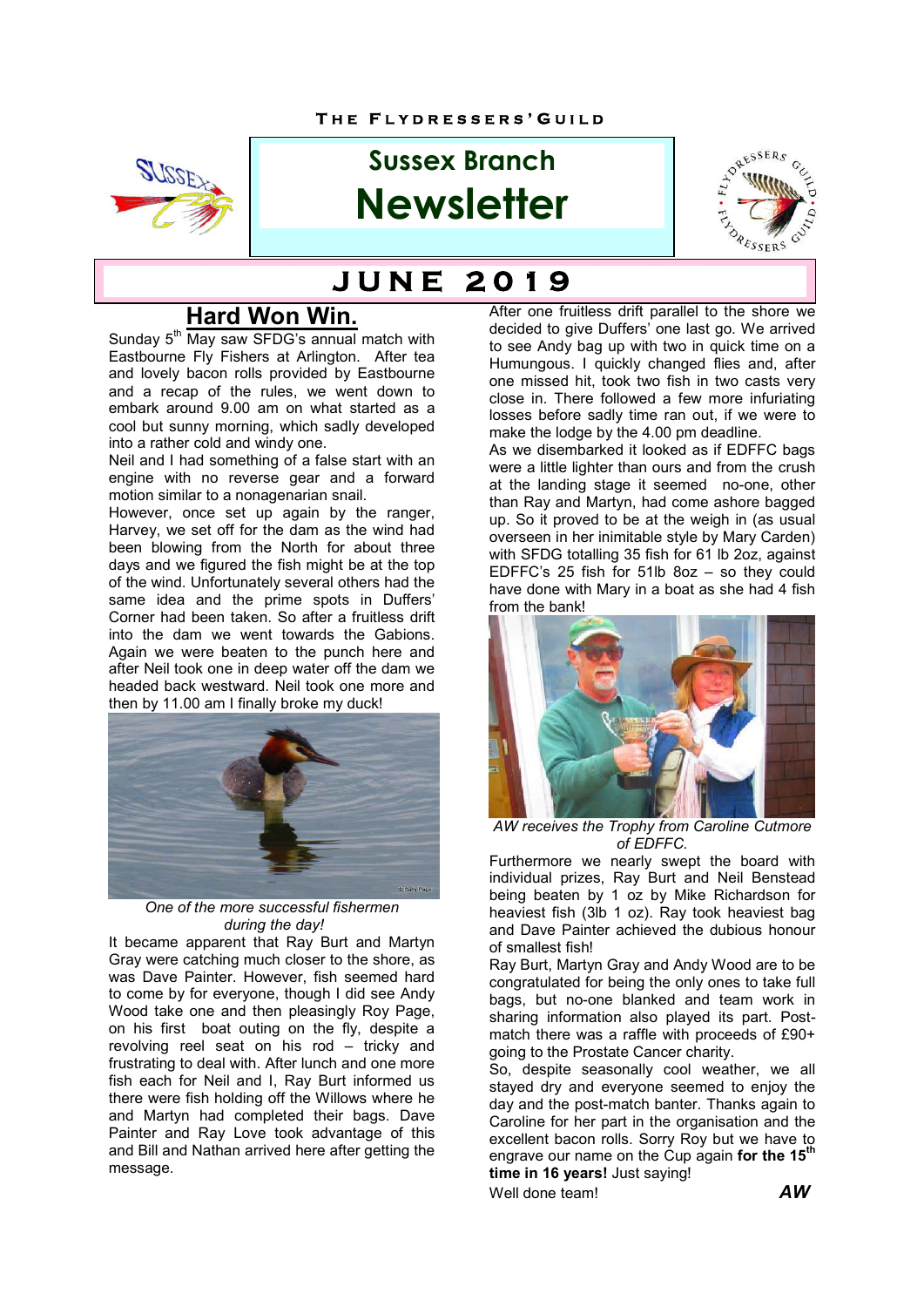# *Casting Clinic*

There was a good turn out of about 16 for this event in Stanmer Park, with pleasingly all of our new members coming along for some guidance, and plenty of more established people getting some tweaks on their style (or in my case lack of it). Thanks must go to our coaches Phillip Ellis, Tony Kaatze, Neil Benstead and Howie Dodsley who gave invaluable help to our newbies. This year at least the weather was on our side with a sunny if cool evening with a helpful if sometimes a little strong breeze behind the casting arm.



Star of the evening was Sally Page who went from struggling a little to double hauling in one session, with Phillip's expert guidance. I still can't double haul after 15 year's of trying! Sadly we will be losing Roy and Sally to the States for 6 months, where they hope to be fishing some of the places on most peoples' fishing bucket lists-Montana, Ohio etc. I for one am green with envy but we all wish them the best of luck and look forward to seeing them in November – they have been a very welcome addition to our club.



An interesting expression from our Chairmansomeone said they thought he was trying to catch some Mayfly in his mouth for dapping! Tight Lines.

*Alan*

#### *Phillip Ellis adds:*

Below are a few brief observations and tips from the session.

- Firstly, as an instructor, putting a maximum of 30 feet in the air is one of the first principles required to cast a line. Keep extending and you the overload the rod and that last cast will often collapse. What I advise is to mark the line at 30 feet with a felt tip pen and then that mark should be either just inside or just outside the rod tip. Many lines are now twin-toned for that very reason, changing colour at 30 feet.
- Cast using as little effort as possible, as so many put in so much energy they end up with an aching arm and exhaustion. Keep your shoulder close to your body, as holding your arm away from your body will eventually cause arm ache If you have tennis elbow through casting, you are using too much effort! Suggest a maximum of three false casts before shooting line.
- Make sure you have the right line weight to match the rod. The number on the rod butt next to the # mark indicates the line weight to be matched. You can go one weight up or down, but you may under load or overload the rod. It's fair to say manufacturers' line weights are not always accurate and, for instance, RIO lines are a half weight heavier, so I am told.
- Pause on the back cast, not bringing forward to quickly, a potential cause of wind knots.
- Always keep tension on the line with your hand, no slack, otherwise the cast becomes inefficient.
- Heap of line in front of you? Do a roll cast to straighten line and then cast. We call this a roll cast pickup.
- Some of you tried the double haul and grasped and understood the principle of not having more than 30 foot of line beyond the rod tip. It's all about timing using short down up action, pull too far and you may get slack line. If you have never achieved this skill, start by doing a single haul.
- If you have an accessible large grass area or garden it is well worth practicing, gaining near perfection!

Anyone wanting more help with casting or another session, please get in touch with Phillip, elsteadbysea@btinternet.com or 01903 504317.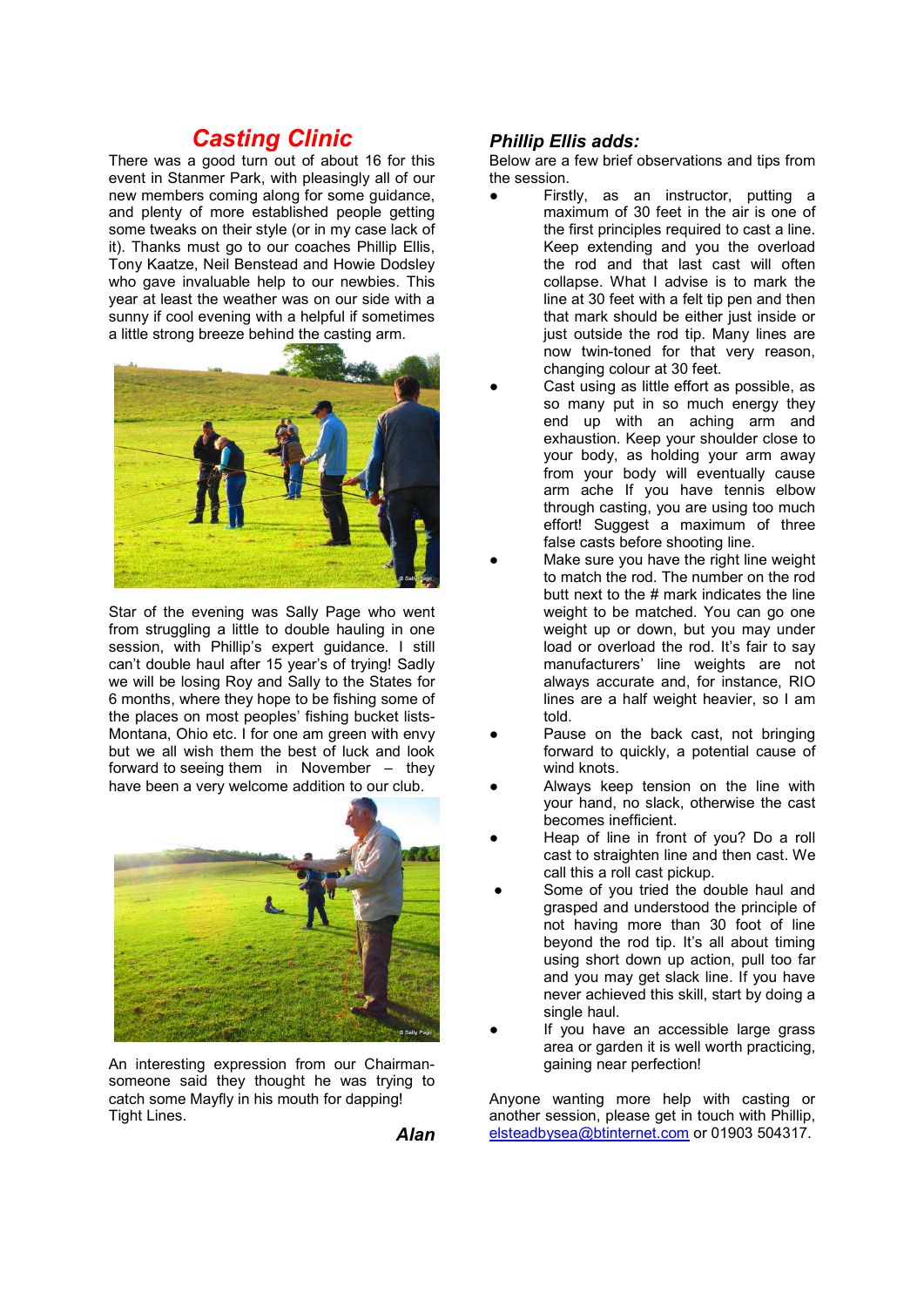

*Due to G-mail and Outlook between them managing to lose Tony Kaatze's report for the last newsletter, I can now belatedly publish below:* 

# **Sussex S&TC / Cinder Hill**

Quite an eventful day for me as on the Friday before I had a call from Mike Richardson of the S&TC to say he had a touch of Deli Belly and could not venture more than an few yards from the loo; he asked if I would run their team as well!

The day started well with all bar one there at 09:00 for the start. The weather was dry and sunny but with a cold east wind. With this cold wind the fish were down deep but Birch was producing fish.

I think Peter Winder was first with a bag limit of 4 fish by about 10:30 from Birch. Rosie's and Coot and Alder were harder but still produced fish.

The lunch provided by Caroline was excellent as usual and enjoyed by all.

### **Sussex FDG**

|                 | Name              |                         | Fish<br>Caught | <b>Best</b><br>Fish | <b>Total Wt</b> |  |
|-----------------|-------------------|-------------------------|----------------|---------------------|-----------------|--|
|                 |                   |                         |                | $Ib - oz$           | lb - oz         |  |
| 1               | R                 | <b>Burt</b>             | 4              | $2 - 12$            | $8 - 8$         |  |
| $\overline{2}$  | т                 | Harrison                | 4              | $2 - 0$             | $7 - 0$         |  |
| 3               | т                 | Kaatze                  | 3              | $2 - 0$             | 4 - 10          |  |
| 4               | P                 | Winder                  | 4              | $3 - 11$            | $9 - 1$         |  |
| 5               | м                 | Gray                    | 4              | $2 - 14$            | $7 - 2$         |  |
| 6               | Κ                 | Pearce                  | 4              | $1 - 8$             | $6 - 0$         |  |
| 7               | S                 | Page                    | Nil            |                     |                 |  |
| 8               | R                 | Page                    | 3              | $3 - 0$             | $5 - 15$        |  |
| 9               | J                 | Cooper                  | $\overline{2}$ | $1 - 6$             | $2 - 10$        |  |
| 10              | В                 | Hendry                  | 2              | $2 - 0$             | $3 - 10$        |  |
| 11              | N                 | Winter                  | 4              | $2 - 5$             | $9 - 14$        |  |
| 12 <sup>2</sup> |                   |                         |                |                     |                 |  |
|                 |                   | Total No.of Fish = $34$ |                | Total Wt = $64 - 6$ |                 |  |
|                 | Team Score 98 - 6 |                         |                |                     |                 |  |

#### **STCUK**

|                 | <b>Name</b>        |                          | <b>Fish</b><br>Caught | Best<br>Fish         | <b>Total</b><br>Wt |  |  |
|-----------------|--------------------|--------------------------|-----------------------|----------------------|--------------------|--|--|
|                 |                    |                          |                       | $Ib - oz$            | $Ib - oz$          |  |  |
| 1               | J                  | <b>Barker</b>            | 4                     | $2 - 12$             | $8 - 8$            |  |  |
| $\overline{2}$  | Е                  | Belsey                   | Nil                   |                      | Bad day            |  |  |
| 3               | V                  | Hartley                  | 3                     | $1 - 8$              | $5 - 4$            |  |  |
| 4               | Ρ                  | Lyne                     | $\overline{2}$        | $1 - 10$             | $4 - 9$            |  |  |
| 5               | М                  | Newman                   | 2                     | $1 - 15$             | $3 - 8$            |  |  |
| 6               | М                  | Orchin                   | 4                     | $2 - 0$              | $8 - 8$            |  |  |
| 7               | N                  | Price                    | 3                     | $3 - 0$              | 6 - 14             |  |  |
| 8               | Κ                  | Reeves                   | 4                     | $3 - 0$              | $7 - 10$           |  |  |
| 9               | P                  | Stephens                 | 1                     | $2 - 0B$             | $2 - 0$            |  |  |
| 10              | R.                 | Wenlock                  | $\overline{2}$        | $1 - 6$              | $3 - 0$            |  |  |
| 11              | М                  | Richardson               | Sick                  |                      |                    |  |  |
| 12 <sup>2</sup> |                    |                          |                       |                      |                    |  |  |
|                 |                    | Total No. of Fish $= 25$ |                       | Total Wt = $49 - 13$ |                    |  |  |
|                 | Team Score 74 - 13 |                          |                       |                      |                    |  |  |

#### RESULT:

In Silver position with a total score of 74.13 was Sussex S&TC/Cinder Hill, which from previous years was a very commendable total, but in Gold position was Sussex FDG with 98.6. Best bag of the day went to Nathan Winter and Peter Winder had best fish. P Stephens of S&TC had a fine brown of 2 lb.

#### *Tony Kaatze*

*Congratulations!! To ALAN WELLS* **Runner-up in the main Guild national flytying competition for Trout Fly 2018/19**

### **John Watt Trophy Any more for the skylark?** Saturday 24<sup>th</sup> August at **Draycote Reservoir.**

Our stalwart captain for this event, **Chris Nunn**, is aiming to recruit two teams, so please get in touch with him **ASAP** to book your place as he needs to know what accommodation to book.

This is a friendly day on one of the best waters in England, when you can meet up with anglers from over the whole of the UK. The Branch pays for your fishing, so your only expense will be for travelling and a B&B if required.

Let's see if we can regain this Trophy, which we won in 2016.

Chris's **phone** is **01825 765272** and **e-mail** is chrisandairi@btinternet.com if you have mislaid the booking form.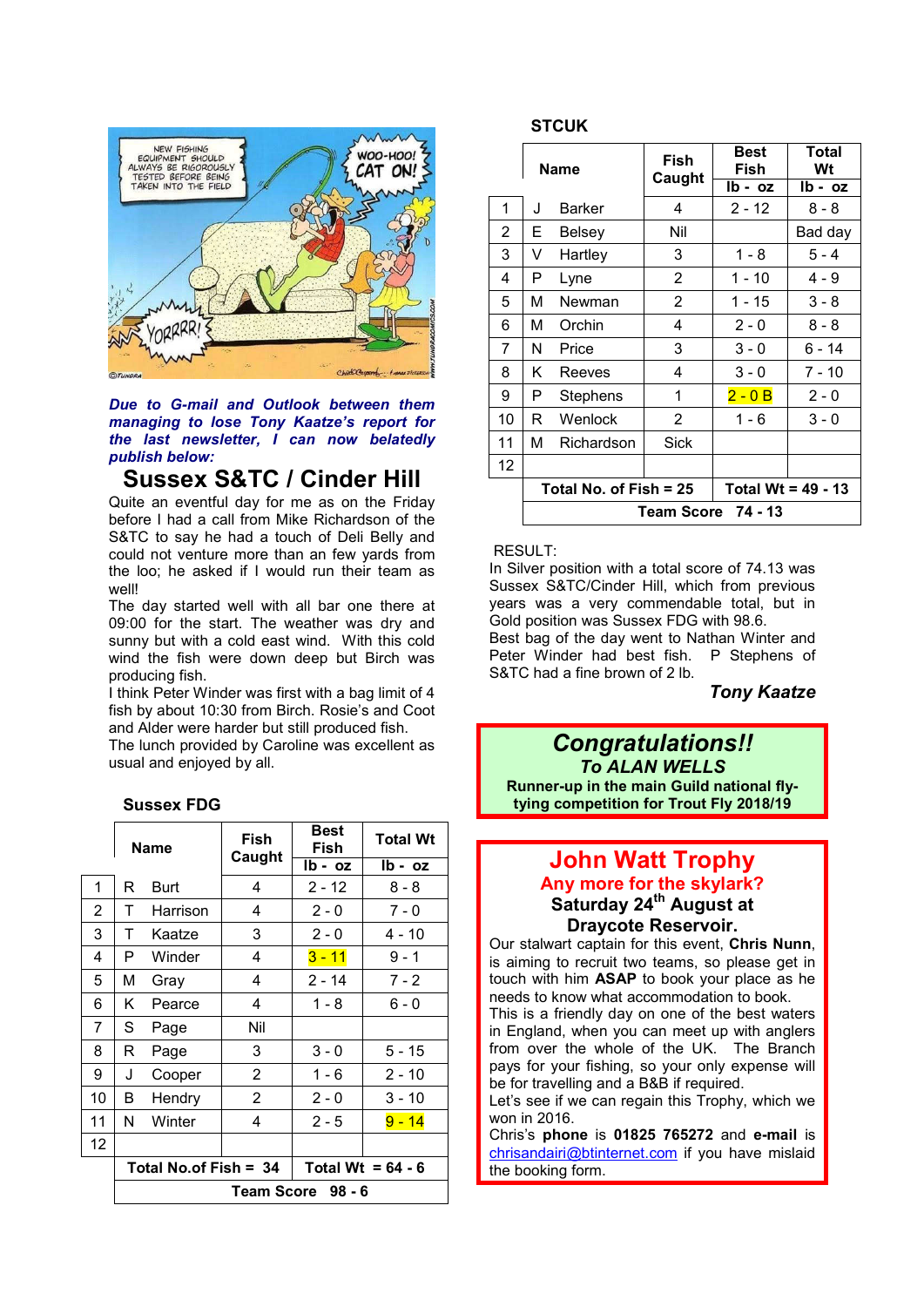# *Chairman's Chat*

Together with many odds and ends we also sell and range of Floating Smolt Traps. As you know, juvenile migratory salmonids return to the sea (migrate downriver) for the growing portion of their life cycle. In order to obtain smolts for research purposes (typically fitting location and tracking devices such as various electronic tags) a trapping system is required.

The floating traps (see photograph) consist of a large (up to 2.4 m dia) cone fabricated in aluminium and stainless steel which contains vanes and is mounted on a stainless steel shaft. The cone is suspended between two aluminium floats (filled with polystyrene) and fixed at the lower end. The trap is anchored in the river with the cone facing upstream; the internal vanes cause the cone to rotate directing smolts to a life box at the rear.



#### **Rotary Smolt Trap**

We have sold quite a large number of these traps to almost all the countries in Europe, with no problems. So far so good, until we received another order from Germany. This order was accompanied by a long list of standard conditions and requirements. Note government requirements should apply to Tenders only, our offer was a Quotation which comes with **our** conditions of sale.

We pointed out that the Client's requirements were in German and reminded them that we required a 30% deposit with order. The translation of the "conditions" included a need for us to off load (in Germany), provide documentation in German, a deposit guarantee (which would cost us £700) to cover the 30% payment (no mention of Brexit) and disputes to be settled in the courts in Germany. Also the Client to have the right to cancel the order if there is late delivery (see Brexit)

At present we are locked in legal combat with them, much to the dismay of their Biologist who just wants to get his hands on the trap before the smolt migration period starts.

So you see it is not all beer and skittles for small companies trying to earn a crust and in this case

keep me in finance for my fishing trips and tackle. If you are still awake, you will be pleased to know that I will not tell you the outcome of this disagreement.

*Tony W*

# *Ray's Ramblings*

In the April Newsletter I told how by fishing competitions I had fished so many places that I otherwise would most likely never have visited, and I'd also fished with a great number of people, many of whom have become friends.

Of course there have been a few exceptions and one of these was while fishing the Lake of Menteith in Scotland in 1994. By 2pm both my boat partner and I had eight fish and by 4pm I had taken another five without him getting another. At that time it was his turn to decide where to go and he decided he wanted to go into shallow water and fish dries. I managed to get one more fish to help the team to a gold medal and although he got a few rises he didn't get any more.

On another occasion in Ireland on Lough Owel the England team had found fish at the top of the 2500 acre lough but on the morning of the competition my boatman said that his engine was not running properly and we wouldn't be able to get there. I managed to get just one fish to help England to another gold medal while his Irish competitor blanked.

That result ended a run of fishing six consecutive Internationals for me but obviously the Scottish team were happy, because in the evening at the dinner, Stewart Barclay, the Scottish captain, came up to me and said that they were happy to have got rid of me for having helped England to four Gold medals in that time!

On the plus side I've had some excellent boatmen and one such was in Ireland in 1994 on Lough Conn, a water of 14000 acres. That man was Frank Reilly, himself an Irish International and who I mentioned in the March Newsletter. It was a matter of great pride to people like him that his anglers did well and caught fish.

Another was on the Lake of Menteith in 1995 when my boatman was Iain Mallard. I thought I'd been stitched up when he suggested we let the other boats go at the start of the match and that after about 20 minutes the fish would start to rise in the area they had motored through. He was absolutely correct though and after 20 minutes fish started to rise. I missed the first one that came to a black hopper but then gradually started to get fish on a green nymph (the one that is listed in Bob Church's book *Guide to the Champions Fly Patterns*) and ended the day with eleven fish for top rod in the England team. Iain had not started the motor once during the day just simply rowing out a hundred yards or so and quietly drifting in each time.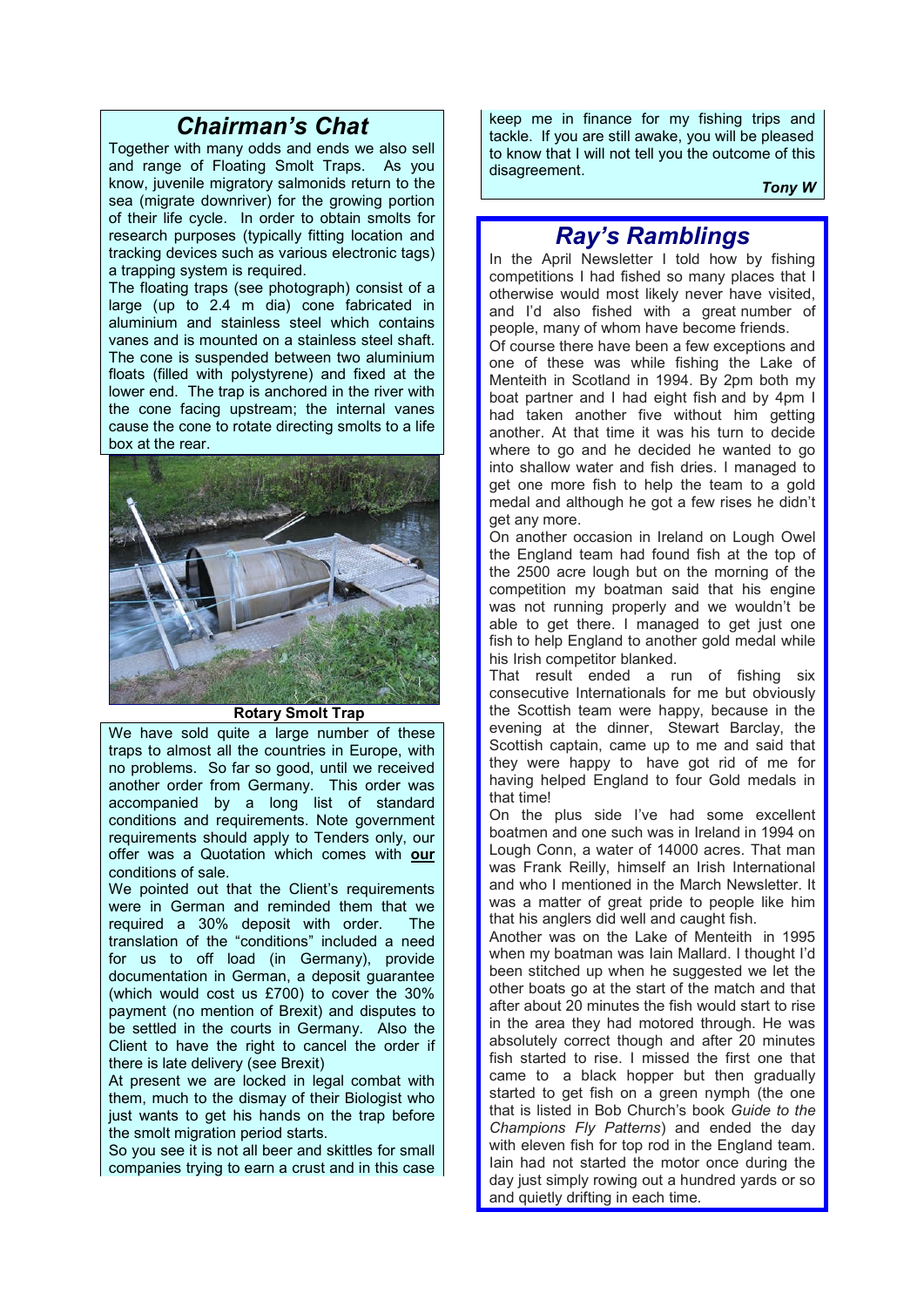My outlook in competitions was that you were spending eight hours in a boat with another angler. Although he was a competitor it was good to work as a team as to choice of area to fish and tactics to use, so that you both caught fish. Obviously the object was that you caught more than him but it was not that pleasing if you were catching fish and he was struggling. I remember one such day in a Hardy International Final at Rutland Water when I was fishing with an angler from the Shetland Isles team. It rained heavily all day but he sat there in his jeans with no waterproof trousers on and when I questioned him he said that they were used to it up in Shetland!! Anyway I'd got my limit of ten fish by four o'clock and he hadn't got any so I gave him my rod with the flies I'd caught on still on it and he went on to get two fish and lost some others and ended up a happy man as up to that time he was staring a blank in the face – not nice at all when you are part of a team

*Ray Burt*

#### *Letter to the editor.*

Payzac-Le-Moustiere **France** 7<sup>th</sup> May 2019

Dear Roy

I am reading your April newsletter with great interest and as a distraction, as at present I am in great pain, as I have had two operations on my spine and scaffold to stop me from becoming paralysed from the waist down. I have been in the Fraineville Clinic Hospital since  $8<sup>th</sup>$  April and laying flat on my back for one month and having to be looked after by many young and beautiful amazing nurses.

Not being able to do anything for myself, my brain is the only thing that is functioning and that is in overdrive.

I found the article by Terry Scragg most interesting and the thought of those two practical jokers – I think they were Ian (May), who moved to the Tarn in France, and his partner in crime Peter (Buss) who lived in Heathfield, if my memory serves me well – or maybe not, as I am on morphine 24 hours a day and this plays tricks with your mind. The thought of these happy-golucky guys brings a smile to my face and good memories of the club.

As you may remember we moved to France in June of 2008 and we had a farm of 12.5 acres of good land. We had a flock of 25 sheep, 12 geese, 60 chickens, ducks and bred quail; we grew all our own vegetables and were basically self-sufficient.

We have one kilometre of the Vezare river bordering our land which I fished until 4 years ago, when alas I had an accident on site which left me incapacitated – hence a knee replacement and several operations later, the predicament I am in now.

However, our life in France is great, as too is the weather and the general medical and hospital treatment which is unbelievable.

I am now looking forward in the not too distant future to fish our own stretch of the river Vegare for the brown trout in it.. I have looked down at the river 8o ft below and seen with binoculars as cock brown trout with maybe smaller hens nearby – possibly I can catch and release the fish.

It is so beautiful here, looking out from here at the glacial rocks, sitting in the dark and listening to the nightingales sing to each other, with deer raiding our veg and the wild boar rotovating the field for truffles. I no longer want to kill anything as we have found our own little piece of paradise.

However, enough of my sentimental ramblings. Fond regards to everyone who remembers me Au revoir,

Yours sincerely *John Rush* P.S. Forgive the script as I am on my back in bed.

#### Editor's note:

*Some of the longer serving members may remember John Rush (who surprised us at Michelham Priory one year by pitching his stand alongside ours, demonstrating the result of his boat building skills). I have just received the following letter from him:*

### **STILLWATER CHALLENGE Chalk Springs Sunday 14th July 2019 Book your place now!**

This very popular event, when we have this top fishery for the day, has trophies galore and a barbecue lunch included.

The price of £50 includes the BBQ and a four fish ticket. Gather at the lodge about 8.30 am for the draw for your partner for one of the trophies, the Jim White Pairs, with weigh-in at 4pm.

There are still a few places available, so hurry! If you've mislaid your entry form, E-mail Roy at fdgsussex@gmail.com or phone 01273 581519 **immediately.**

### **John Plowman**

Many of you may not have heard that John, following severe abdominal pains, underwent major surgery recently in the Royal Sussex County Hospital, resulting in removal of some intestine. He is now recuperating in Harlands Ward in Uckfield Community Hospital and would be happy to have visitors if any of you are in the area. Visiting hours 3-7.30pm, but check with the hospital to confirm he is still there. We wish him a speedy recovery